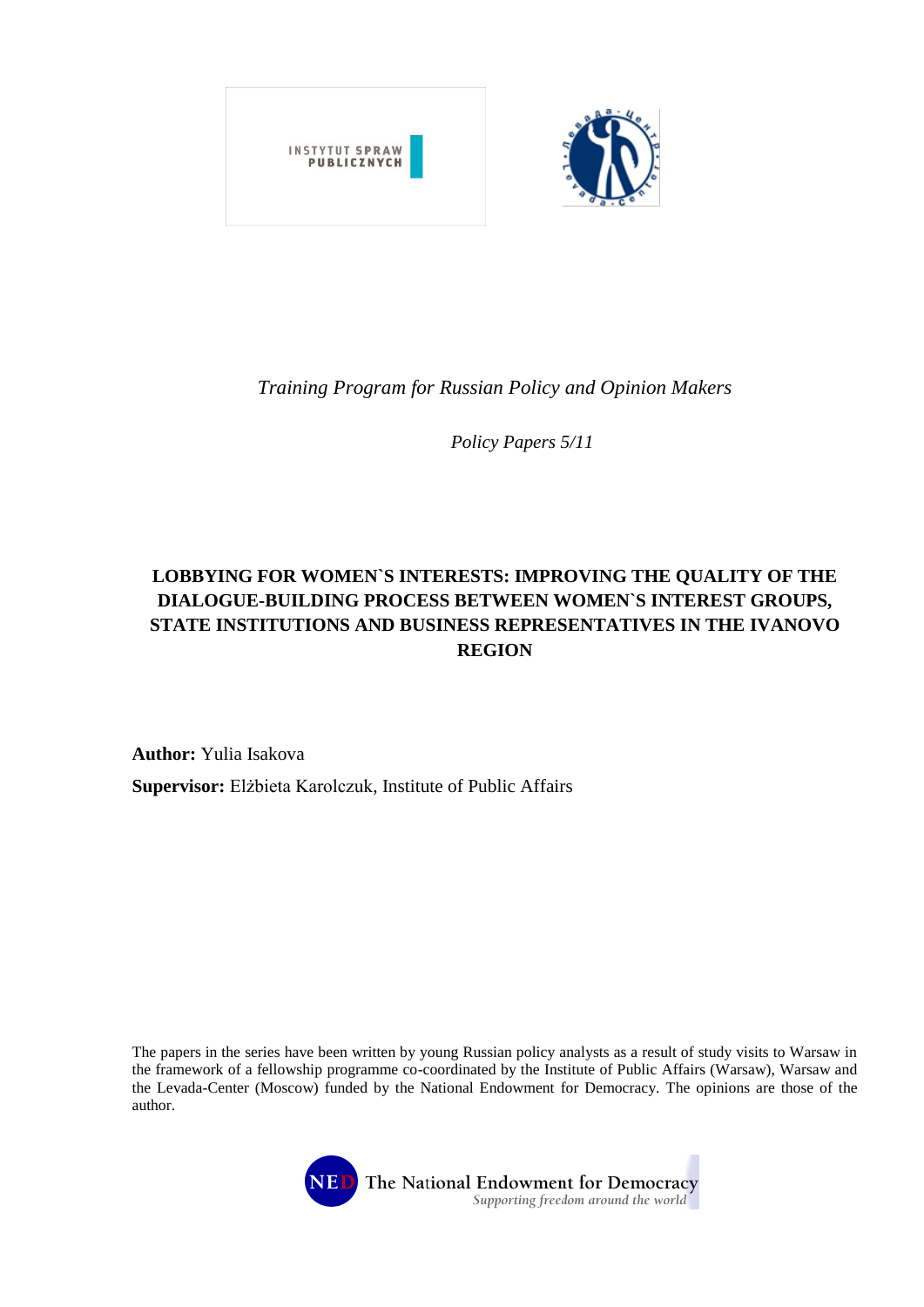# **1. Introduction**

Support for a political regime depends to a large extent on its legitimacy and the capacity of the leading political elite to respond to current challenges and the political demands of the wider electorate. Women – with a diverse set of interests - make up an increasing part of the politically active section of Russian society. Therefore, stakeholders should accept that it is a good idea to build a constructive dialogue between women`s representatives and governmental officials. In advance of the approaching elections in Russia, new ideas and solutions, including ones for the benefit of women, are called for in society.

The main goal of this paper is to provide policymakers and women`s groups with recommendations to modify the existing situation of relation-building between women`s groups and public officials.

I propose:

- State structures which address - in the policy-making process – the interests of every segment of the female population and are keen to respond to female issues. Such state structures should become more open to dialogue with women representatives and experts on gender issues and more receptive to their propositions;

- That women`s groups should develop a more considered and constructive strategy on collaboration with state bodies and uphold interests shared and supported by a large part of the female population with more vigour in politics.

# **2. Problem Description:**

The current Russian political system lacks representation of and lobbying by women`s interests, whereby different women's groups can successfully promote their initiatives on improving various aspects of women`s lives in the policy-making process. The latest solutions adopted in this area - mostly to increase the birth rate in Russia – are more of a reflection of the interest of maintaining the national population than women`s self-realization. To a large extent, this is caused by an absence of productive dialogue-building practices and developed mechanisms of interaction between women`s groups and state institutions.

# **2.1. Current context for lobbying by women groups` interests**:

# **A. Political factors:**

The political system in Russia is currently becoming more centralized, and this tends to complicate communication between civil institutions and stakeholders.

There is no legislation concerning lobbying in Russia (the latest legislation draft was declined after the first reading in the State Duma in 2005), intensive lobbying activity is beyond legal frameworks and public interest groups cannot compete favourably with business lobbies.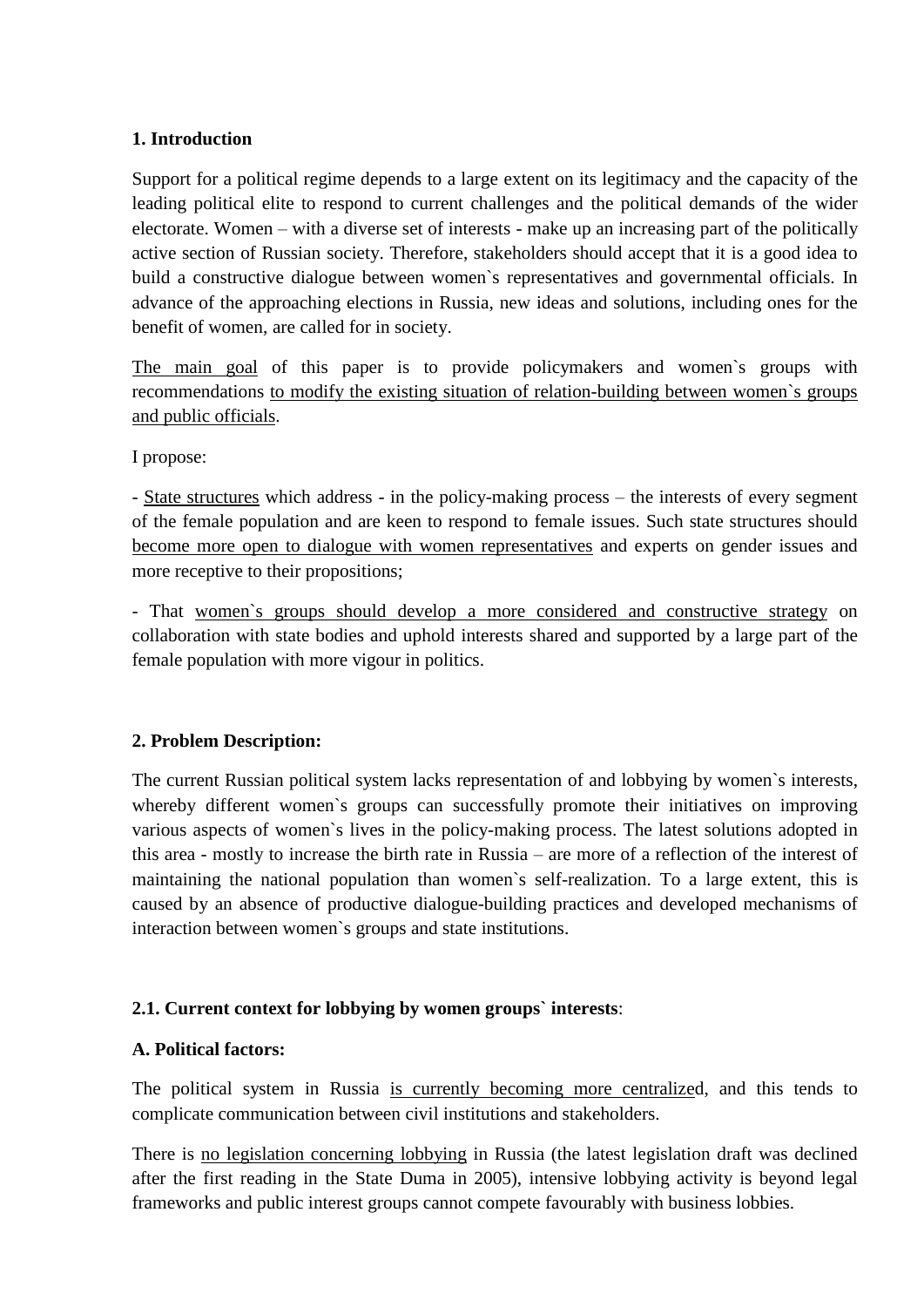The influence of Russian women`s NGOs on policy-making has been insignificant in general and has continued to fall, especially since 2004, as a result of the building of a hard chain of command and administrative reform since 2004 and the toughening of control of nongovernmental organisations (amended laws "On Public Associations" and "On Non-profit Institutions" in 2006).

# **B. Institutional factors**

There is an uneven structure of political bodies that deal with women`s issues. The only Committee on Family, Women and Children's Issues in the State Duma (the legislative body at the federal level) transmits stakeholders' traditional family values to stakeholders. It does not support the initiatives of many women`s groups. In the Ivanovo region's legislative and executive authorities, there are no committees that deal directly with gender issues, which means that women`s interests are tackled by a number of state institutions and thus 'watered down'.

Legislative and executive structures in Russia have a right to consult NGOs on various subjects, but they may disregard the feedback, as the conclusions of consulted NGOs, Public Chambers, Public Hearings and Ombudsmen are only advisory in nature.

In 24 regions of Russia, a law has been passed on public legislative initiative. This allows a group of citizens to introduce a legislative proposal for compulsory consideration by a regional Parliament after collecting a certain amount of supporting signatures. This mechanism is most popular in central and more developed regions, but it is still in its infancy. In Ivanovo Region there is no such practice, but the Constitution and other supreme legislative acts of the Russian Federation declare citizens` participation in politics.

# **C. Cultural factors**

Statistically, a larger percentage of women (compared to men) are engaged in labour relations and women have a higher turnout in elections. However, there is no popular tradition of female entrepreneurship and political leadership in society and, moreover, politicians avoid focusing on gender issues. Only Tatyana Yakovleva, First Deputy Chief of the "Edinaya Rossia" Party and a member (from the Ivanovo region) of the Committee on Health Care in the State Duma, seems at times to voice women's interests in medicine. It is not a question of public censure but of a lack of sufficient self-confidence among women to promote their interests in politics.

# **D. Internal factors in women's groups**

In 2004-2011, the number of active and self-directed women`s NGOs has decreased dramatically. In Ivanovo Region, women`s NGOs joined the pro-government All-Russian People`s Front and only Ivanovo Centre for Gender Studies kept out of it. Nevertheless, on a local level, women`s institutions have accumulated experience in the tackling of gender issues. However, the activities of women`s NGOs are uncoordinated, as some of them lack resources to contribute to others` projects and some represent different, sometimes polar, female preferences. This stems from the divergence of the women`s movement on an economic, social, cultural and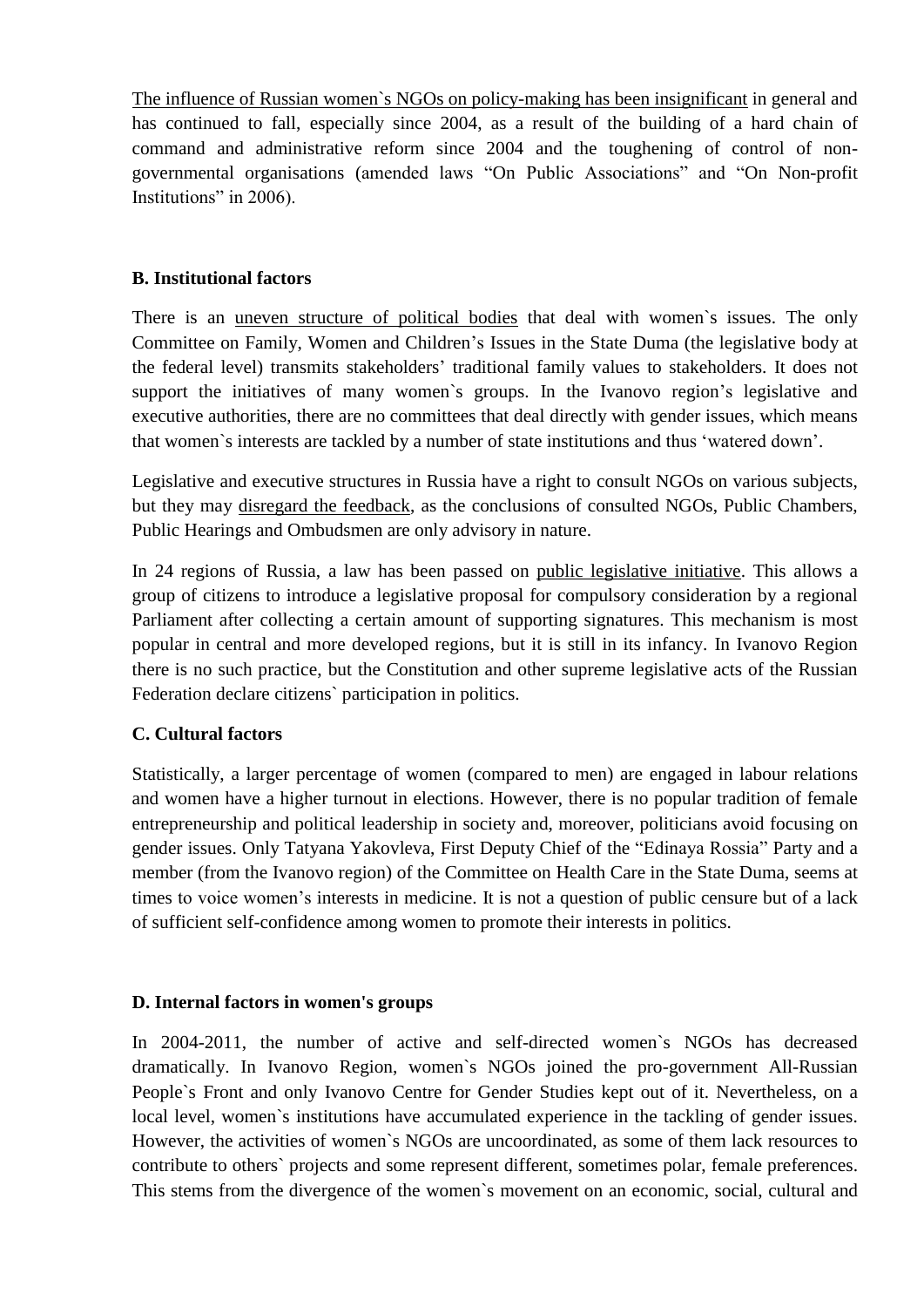age-related basis, with representatives of each group promoting their own special interests. However, most women`s groups belong to the middle class and they are united by a common desire to find a channel of influence in politics. The aim of increasing women's representation in politics seems to be common to all of them.

# **2.2 Symptoms of the problem:**

Consultations with women`s interest groups in policy-making are often nominal or ignored.

This leads to an increase in the gap between public needs and governmental policy and results in drawing up and passing less considered and effective laws, a reduction of approval of and support for policy and a decrease in governmental legitimacy and also stimulates internal social tension.

Women`s interest groups have poor access to rapid information and the decision-making process; they have few channels of influence because of a lack of support from high political figures, particularly women. This hampers the effectiveness of the women`s movement and increases their scepticism towards the political regime.

The women`s movement in Russia lacks unanimity and networking skills, has inadequate political and legal grounding because of a lack of human resources and develops uncompetitive strategies. This affects women`s ability to lobby for gender interests and results in regular refusals to cooperate on the part of officials. Misunderstanding in society of goals and missions of women`s NGOs suppresses the women`s movement and contributes to a reduction in their activity.

These factors lead to distancing between women`s non-governmental groups and government officials, with the latter losing canvassers and, consequently, (potentially) part of the active female electorate.

# **3. Target audience:**

- Legislative and executive Ivanovo regional authorities which deal with women`s initiatives.
- Women`s groups in Ivanovo Region
- Top business management & business-women's groups in Ivanovo Region

# **4. Alternatives from Poland.**

# **4.1. Relevance of Polish Experience**

Poland is a neighbour to Russia with a socialist past and long traditions of interaction. Both political systems have been affected by the process of transformation since the collapse of the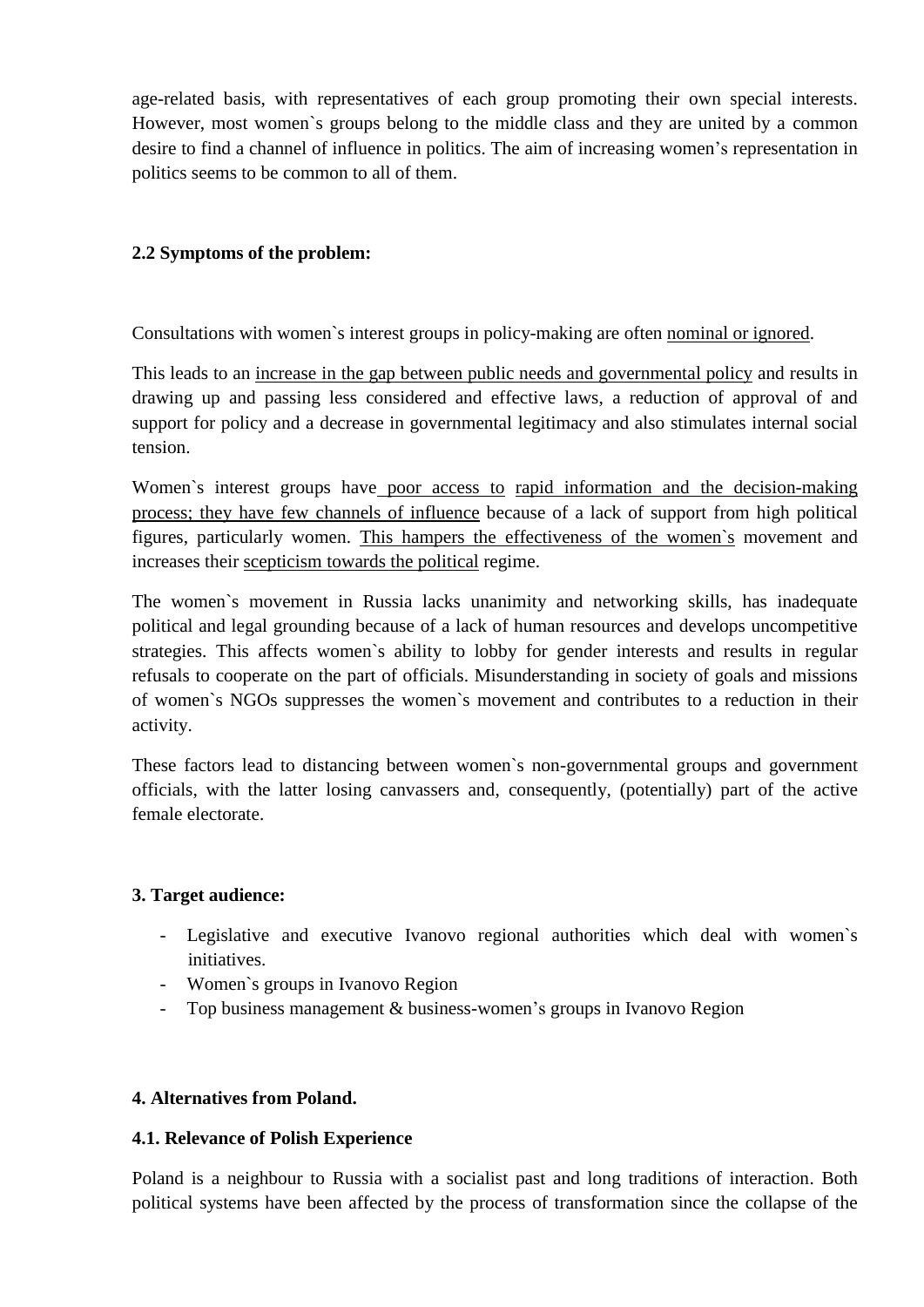Soviet System, which enables - to some degree – the transfer of Polish experience in dialogue building between women`s interest groups and state structures to the Russian institutional context. On the one hand, this is possible due to the similarity of public awareness and the social environment in which civil changes must take place, but, on the other hand, surely both countries also have unique socio-political grounds and directions of political development.

# **4.2. Current Context of Alternative Development**

# **A. Political components**

For the first decade after 1989, the dialogue between women`s interest groups and state structures in Poland developed along similar lines to that in Russia, but in the last 10 years this dialogue has achieved a new level of interaction (in Poland).

For example, the latest big success in lobbying for women`s interests concerned lobbying for gender parity on electoral lists for the Lower Chamber of Parliament, which resulted, in 2010, in Parliament introducing a law demanding that all parties must have 35% of women on electoral lists. The lobbying project was initiated and organised by a Polish female forum on the national level, under the informal leadership of feminist Professor Magdalena Środa and entrepreneur Henryka Bochniarz – "the Congress of Women", which was able to collect more than 100 000 signatures in favour of the initial proposal. A significant part of these signatures belonged to men in their 20s. In this case, Polish female groups exercised their right to a citizen`s initiative - under which a sufficient number of citizens may submit a legislative proposal to authorities.

A similar initiative to introduce a 30% female quota on electoral lists, put forward by the State Duma Committee on Family, Women and Children Issues after appeals and public petitions by Russian women`s activists, was rejected in 2005 in the first reading of the State Duma. Nevertheless, 60% of Russians expressed their approval of the idea of a gender quota.

Thanks to the work of representatives of Polish women`s NGOs in promoting the law on gender parity, the women`s movement has been recognized as a force in the political arena*,* which is something that is essential in the Russian reality.

The positive changes in dialogue-building between women`s groups and politicians are defined more by external influences – above all, joining the EU in 2004, (which was accompanied by unification of Polish legislation with pan-European legislation, accepting the principles of civil society, Gender Strategy and a stimulated surge of civil activity) - rather than by internal factors, such as growth of effectiveness of women`s lobbyists and an increase in women`s involvement in politics. However, European guidelines force women`s groups to focus on issues that are conventional in the EU, such as gender mainstreaming, and may thus indirectly promote 'bureaucratism' in the public sector.

#### **B. Institutional components**

There are several institutional factors determining the representation of women`s interests on the political level: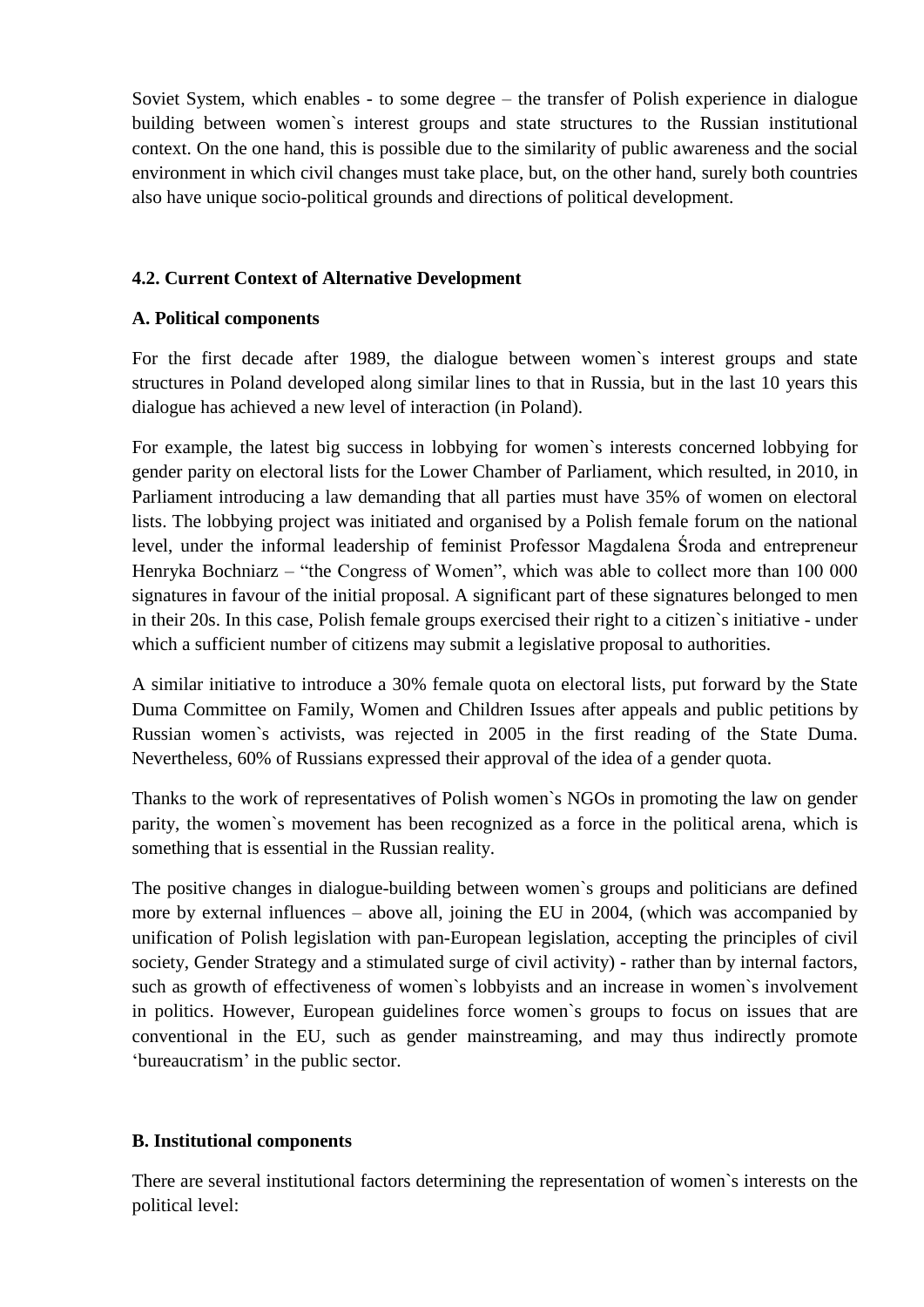- The possibility of introducing a civil law proposal a group of citizens may submit a proposal which Parliament has to discuss, (although there is no deadline for initiating a parliamentary vote on the proposal) after collecting at least 100 000 signatures in support (0.26% of the Polish population) within three months. Members of the committee submitting the proposal are allowed to participate in further work on development of the law;
- The authorities are obliged to conduct social consultations to find out the opinions of their social partners in the process of law-development, which keeps public organisations informed about the political situation and allows for expression of public opinion;
- State bodies on the local as well as national level are obliged to draw up an annual plan of cooperation with non-governmental organizations, which implies further collaboration, although feminist groups are often excluded;
- The so-called "percentage law" which allows citizens to allocate 1% of their yearly income tax directly to an NGO which they want to support which has the status of a public benefit organization.

Theoretically, the first two mechanisms are vaguely prescribed in Russian legislation (Constitution, Committees` charters,) but often ignored in practice.

A key counter-force to lobbying for women`s interests in Poland is the Catholic Church, which has a strong influence on Polish society. It opposes women`s liberties, especially in the sphere of reproductive rights (in September 2011, a total ban on abortion was overruled by just 6 votes in the Lower Chamber of the Polish Parliament*).* In Russia, the influence of the Orthodox Church has not yet counteracted the development of the women`s movement, which has contributed to opportunities for women`s NGOs.

# **C. Cultural components**

In Poland, there is a longer tradition of politically active women and female entrepreneurship. However, female activists suggest that Polish women also lack moral readiness to take part in political leadership and competition. Nevertheless, in the 1990s, Poland had a female Prime Minister, Hanna Suchocka. Currently, there are women holding high office in government. Polish women`s interest groups have established stable contacts with the Prime Minister, the Ministry of Education and effectively cooperate with Members of Parliament, although there have been clashes of opinions with the Ministry of Labour and Ministry of Equal Opportunities. During realization of larger projects, the warm support of prominent political figures such as the former Polish First Lady – Jolanta Kwaśniewska – has increased chances of success of allied women`s groups.

# **D. Internal components of women's groups**

In Poland there is relatively more freedom of formation and functioning of non-profit organizations.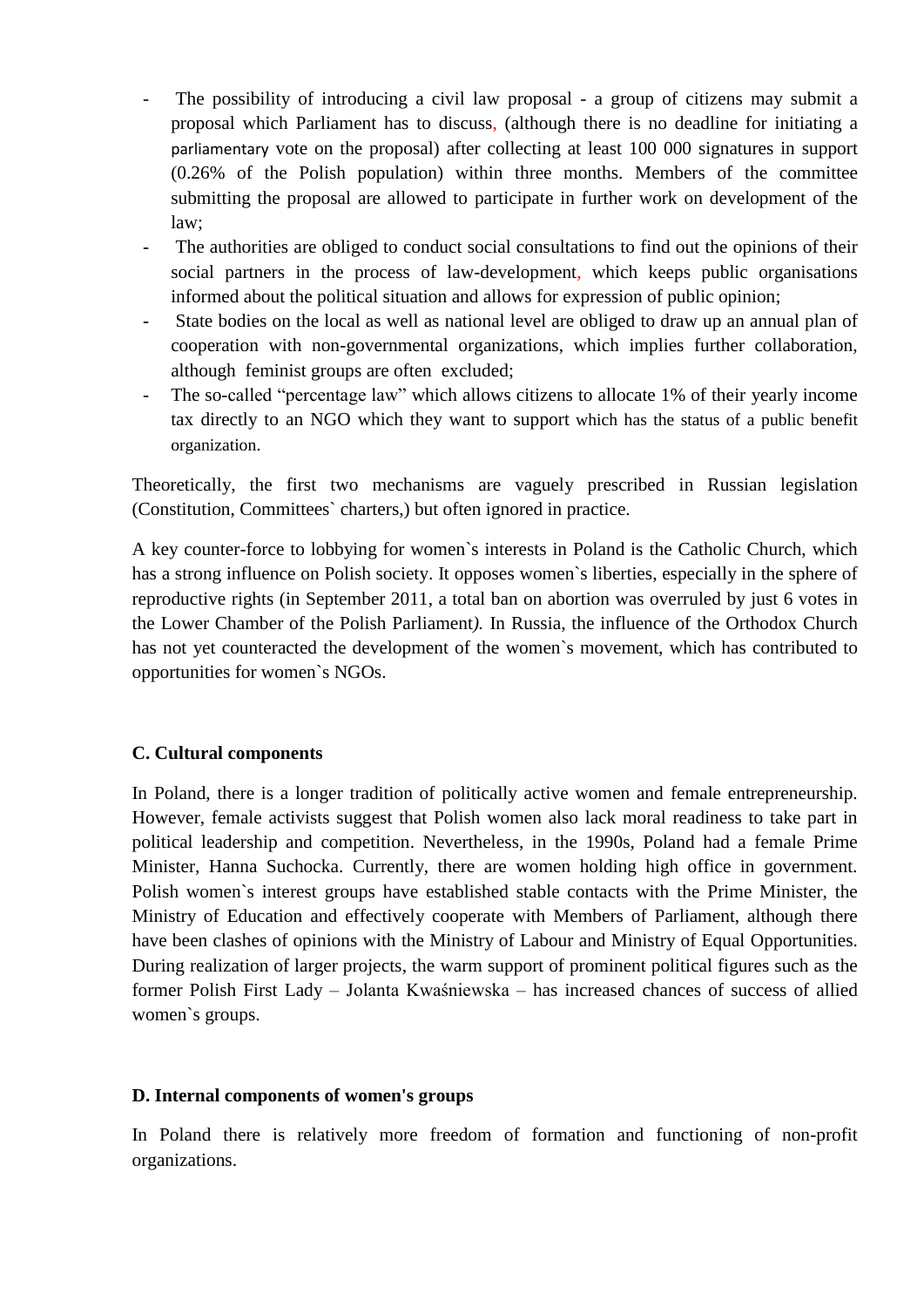Mechanisms of professional lobbying for women`s interests are more developed in Poland, but female groups still more often resort to public protests and strikes to influence policy-making. This is determined by a lack of human, financial and administrative resources available to women`s NGOs (the situation is even worse in Russia), which reduces the number of lobbying & advocacy tools at women`s disposal.

In both countries, women`s NGOs have to raise their funds primarily from overseas foundations, but Polish NGOs also enjoy the systemic support of EU structural and cohesion funds when introducing a contribution to a third sector project within the regional policy of the EU. The Polish women`s movement is also split into different interest groups - businesswomen distance themselves somewhat from feminists - but on the issue of women`s representation in politics, they could arrive at a consensus.

Thus, Poland's state structures are more open to dialogue with women`s experts and interest groups, which is conducive to peaceful social participation, involving the young population and maintaining their interest in current politics and political figures.

# **4. 3. What Polish Alternatives May We Accept into Russian Reality?**

# **A. Lessons for Women`s NGOs:**

The women`s movement has reaffirmed its presence in the political arena and started a more effective dialogue with government officials, primarily after submission of a widely supported gender parity proposal. This happened thanks to the involvement of a large number of women in public life, and the smoothing out of internal contradictions between women`s groups by organizing them into a united national forum – the Congress of Women. This organization needed a project that was universally important for women`s groups and supported by society to initiate mass activity towards a common goal. The goal required women to create a long-term strategy, develop persistency but readiness to compromise and increase their legal competence.

# **B. Lessons for Local Authorities:**

The women`s movement has been recognized as a political force (and a party in negotiations), as it has demonstrated its solidarity and political importance. Government officials have started a new round of open communication with women`s groups, got them involved in discussion on legislative drafts in the form of social partnerships (every local authority institute has its social partners among non-governmental organizations, whose opinions it requests on new legislative acts on relevant subjects), participation in joint conferences (by invitations from NGOs), consulting women`s expert reports and responding to women`s groups` inquiries by correspondence or at personal meetings. Some politicians have included gender issues in their program to enlist women`s electoral support.

# **C. Lessons for Business**

Women`s business associations were able to overcome traditional self-separation from feminists for the sake of a common project. It was successful in terms of promoting their interests, getting in contact with state officials and other businesswomen. The increase in women's involvement in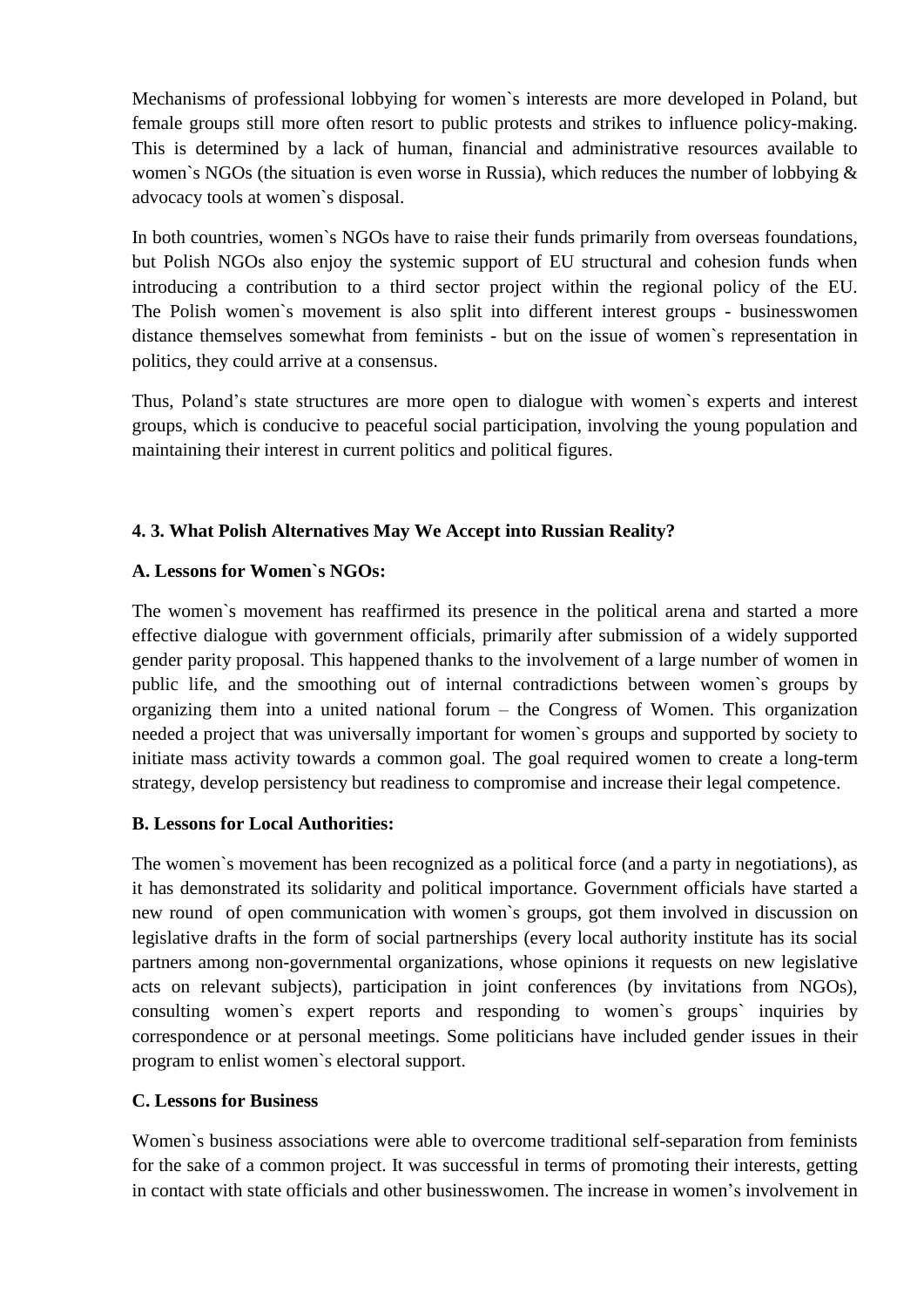politics may be common ground for (associations of) businesswomen and women's NGOs and may be a real opportunity for the latter to become a driving force in the representation of women`s interests in the political arena.

# **4.4. Existing Conditions in Ivanovo Region for Implementation of Lessons:**

**A**. There are many legislative and executive **institutions which should, in theory, be open to civil initiatives:**

- *A Deputy* has the right to introduce a proposal in the regional Duma or its committees. S/he also has to be ready to meet internal political competition for ideas and electorate, which inclines Deputies to consider prospective ideas and to be open to ties with social groups;

- *Committees and commissions* in state bodies may accept an idea or send it to the relevant institution;

- *Reception rooms of political parties* are open to fresh pragmatic ideas which have support in society, especially ahead of elections. Public chambers are governed by deputies, who are channels for promoting interest groups` initiatives.

- *Public Chambers* at regional and local levels make use of specialists and respected people from different spheres, whose opinions may be taken into account when policy-making;

**B**. There exist several **mechanisms of communication between the public and the government**

- **Special-purpose programs** are introduced by executives and may support projects for the benefit of women.

- **Public hearings** are held on strategic documents concerning Ivanovo Region development, where attending social groups may express their attitude to the policy on a decision-making stage;

- **Opinion inquiry** - legislative and executives in Russia have a right to consult the opinions/expert judgments of NGOs on draft laws or upholding of laws; such consultation has an advisory character;

- **Personal contacts** – are the most popular and effective way of promoting interests in Russia, which require the finding of common ground in problem solving.

**C**. In Ivanovo Region **there are many NGOs focused on various women`s interests:** Women`s initiative (Zenskaya Iniciativa), Businesswomen's Club (Klub Delovaya Zenzina), Ivanovo Centre for Gender Studies, Cradle (Kolibel), Council of Young Teachers (Sovet Molodih Pedagogov) and others. They have experience in gender issues resolving, networking and dialogue-building with politicians.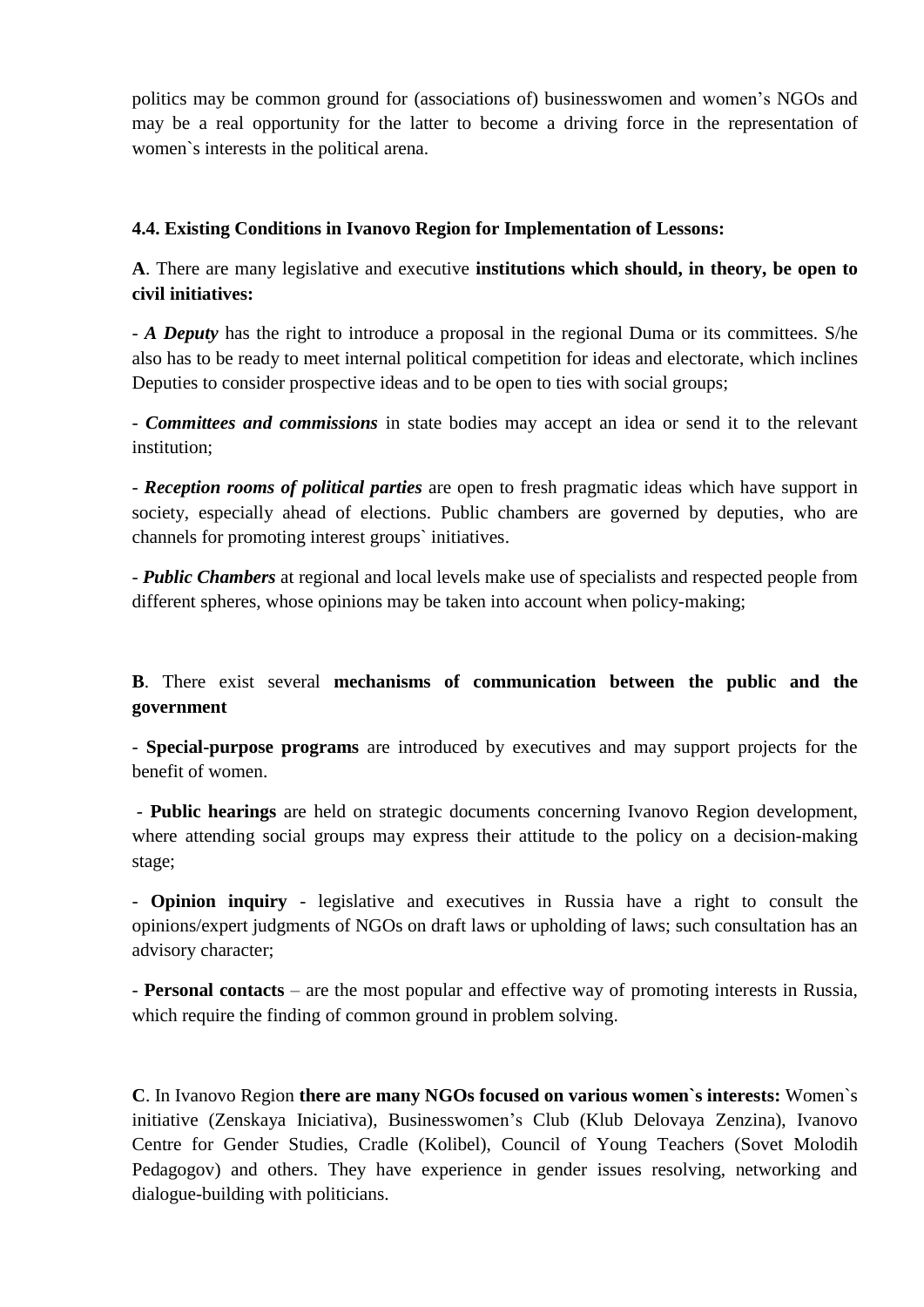### **5. Conclusions**

Thus, currently women`s interests are underrepresented in the political sphere in Russia and Ivanovo Region. The dialogue-building process between women`s groups and governmental officials is stagnant. Nevertheless, Russia is receptive to changes in the institutional context, which means there is fertile ground for successful work. Drawing a parallel with Polish experience, we see that the situation can be improved if the three social actors – government officials, women`s interest groups and business representatives – acknowledge each other, recognize each other as parties for negotiations and desire to find mutual points of contact.

### **6. Recommendations**

### *6.1. Recommendations for local authorities of Ivanovo Region:*

- **Government representatives need to become more open to mutually beneficial dialogue and cooperation** with women`s groups. Politicians should systematically address women`s interests and gain sustainable electoral support from the majority of the population.
- **Ivanovo Region legislators could resume work on describing a Public legislative initiative bill** in detail. The experiences of our nearest neighbours – Yaroslavl and Kostroma Regions, Moscow are good examples. These laws have been passed and are being successfully implemented there: they are conducive to civil initiatives, and enable better monitoring of social moods and taking of requested political decisions.
- **The possibility of an opinion-inquiry procedure may be institutionalized into a sustained, mutually responsible practice**. This would help to provide policy-makers with relevant and more professional information on issues and would organically fit in with the general trend of an increase in officials` accountability to society.
- **Ivanovo Region authorities may introduce a Gender Strategy**. Within the current trend of discussion of women`s participation in politics on a federal level, this would affirm the progressiveness of Ivanovo Region authorities.

#### *6.2. Recommendations for women`s groups:*

- **Involve more women in the movement** in order to accumulate ideas and resources, to strengthen aspirations for change in society and to promote a review of gender issues and readiness to uphold civil rights among women. This will strengthen the position of the women`s movement. A good way is by providing educational conferences and seminars on gender questions, being more open to public requirements, cooperation with media and increasing of public awareness through Internet resources.
- **Strive to overcome internal contradictions** between women`s groups by establishing a large independent national women`s forum. This should be dedicated to negotiations, strategies development and lobbying for gender ideas shared by a large fraction of women.